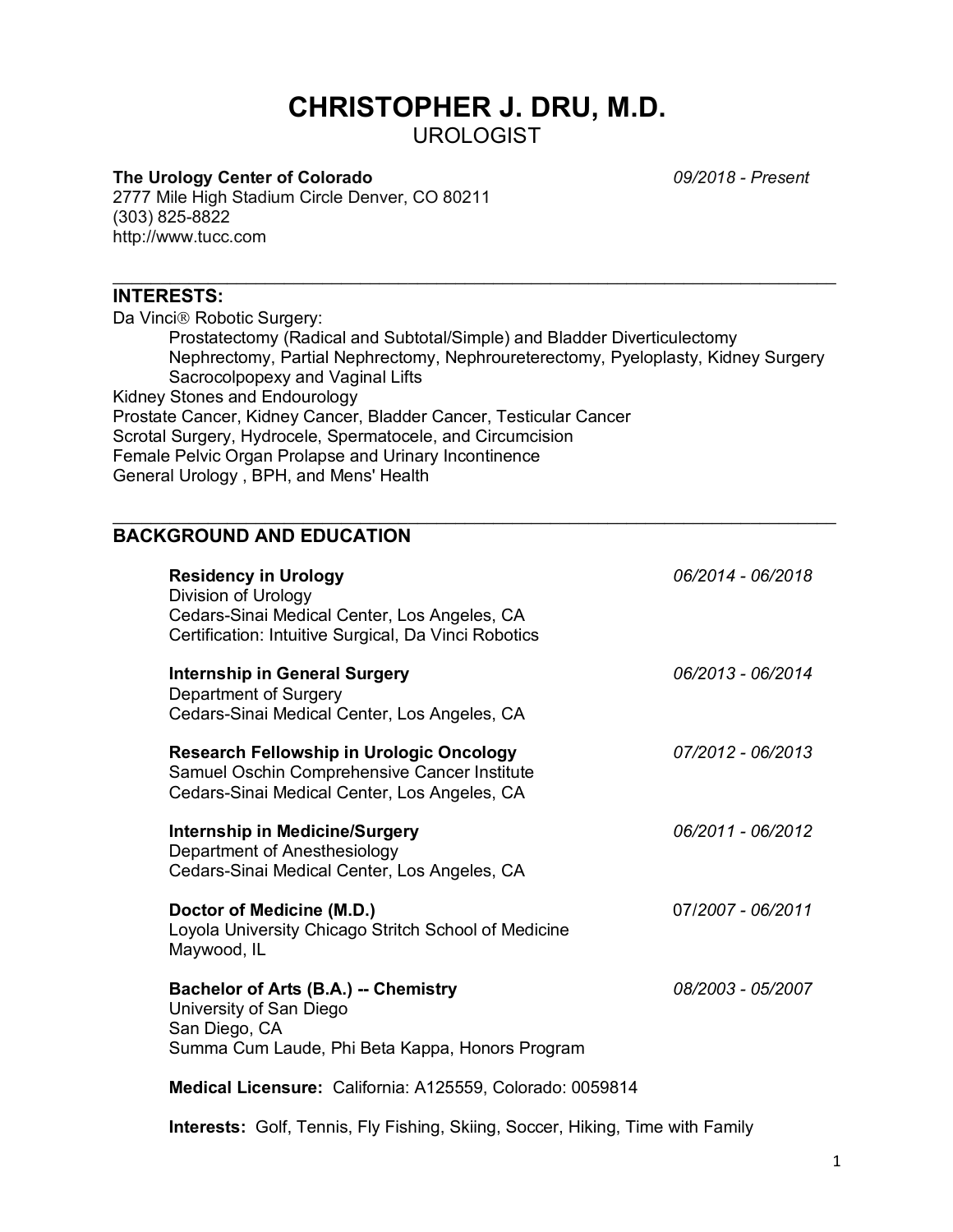## **BOOK CHAPTERS**

**Robotic Technology in Female Pelvic Floor Reconstruction** Chapter 14: Robotic-Assisted Ureteral Reimplantation Christopher Dru, Hyung Kim Springer, 1st Edition. October 2017. ISBN: 978-3-319-596105

**Urological and Gynecological Chronic Pelvic Pain: Current Therapies**

 $\_$ 

 $\_$ 

Chapter 18: Oral Agents for Chronic Pelvic Pain Christopher Dru, Jennifer Anger Springer, 1st Edition. June 2017. ISBN: 978-3-319-48464-8

## **PEER-REVIEWED PUBLICATIONS**

"Comorbid Disease Burden at Diagnosis is Associated with Higher Tumor Grade in Men with Non-metastatic Prostate Cancer" Daskivich TJ, **Dru CJ**, Skarecky D, Ahlering T, Freedland SJ. *Prostate Cancer and Prostatic Diseases*. 20 (3): 343-347. September 2017.

"Flow Disruptions during Robotic-Assisted Radical Prostatectomy" **Dru CJ**, Anger JT, Souders C, Bresee C, Weigl M, Catchpole K. *Canadian Journal of Urology*. 24 (3): 8814-8821. June 2017.

"Long-Term Trends in Body Mass Index after Donor Nephrectomy" **Dru CJ**, Fuchs GJ. *Experimental and Clinical Transplantation*. 15 (5): 521-525. October 2017.

"Histones Deacetylase Inhibitors Mediate DNA Damage Repair in Ameliorating Hemorrhagic Cystitis"

Haldar S, **Dru CJ**, Mishra R, Tripathi M, Duong F, Fernandez A, Arditi M, Bhowmick N. *Scientific Reports*. 20 (6): 6-14. December 2016.

"Bochdalek-type Diaphragmatic Hernia Leading to High-grade Kidney Obstruction" **Dru CJ**, Josephson DY. *Urology*. 97 (1): 17-18. Novermber 2016.

"Inflammation and Pyroptosis Mediate Muscle Expansion in an Interleukin-1 $\beta$  (IL-1 $\beta$ )-Dependent Manner"

Haldar S, **Dru CJ**, Choudhry D, Mishra R, Biondi S, Liu Z, Arditi M, Bhowmick N. *Journal of Biological Chemistry*. 290 (10): 574-583. March 2015.

"Myoepithelioma in a Solitary Kidney Treated with Laparoscopic Microwave Ablation" Feng T, **Dru CJ**, Gershman A, Julien P. *Austin Journal of Urology*. 2 (3): 1026-1027. April 2015.

"Bladder Perforation Secondary to Primary Systemic Amyloidosis" **Dru CJ**, Feng T, Kim H. *Case Reports in Urology*. 1 (1): 1-3. June 2014.

"Dystrophic Calcification of the Prostate after Cryotherapy" **Dru CJ**, Bender L.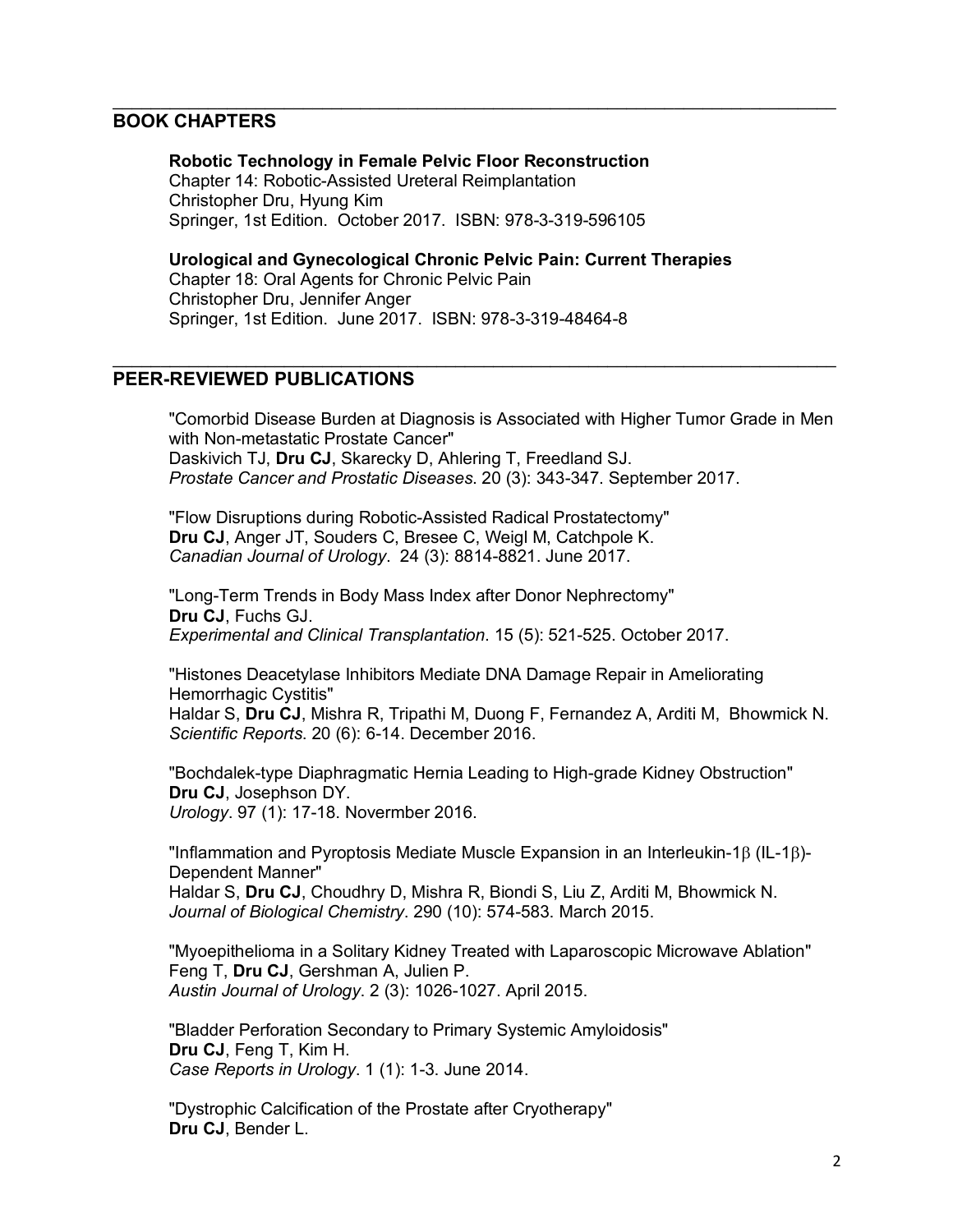*Case Reports in Urology*. 1 (3): 1-3. February 2014.

"Managing Mild, Symptomatic Pelvic Organ Prolapse" **Dru CJ**, Anger JT. *British Medical Journal.* 349 (12): 7698-7699. December 2014.

"Mechanisms of Hemorrhagic Cystitis" Haldar S\*, **Dru CJ**\*, Bhowmick N. \*co-first authors. *American Journal of Clinical and Experimental Urology*. 2 (3): 199-208. October 2014.

"Trends in Body Mass Index after Donor Nephrectomy" Movassaghi M, **Dru CJ**, Koopman S, Fuchs GJ. *Journal of Endourology*. 2014. E-pub head of print.

## **PROFESSIONAL ACTIVITIES**

#### **SERVICE**

| Medical Technical Advisor, Hawaii Five-0, Season 6 Finale, CBS         | 2016      |
|------------------------------------------------------------------------|-----------|
| Resident Member, ACGME Clinical Learning Environment Review            | 2016      |
| <b>Resident Member, ACGME Housestaff Executive Committee</b>           | 2015      |
| Representative for Class of 2011, Medical Student Union                | 2008-2011 |
| Mentor, Loyola's program for Underserved High School Students          | 2007      |
| Representative, LCME Reaccreditation Committee                         | 2007-2009 |
| Auditor/Controller, University of San Diego Student Government         | 2005-2006 |
| Founder, Phi Delta Epsilon Medical Fraternity, University of San Diego | 2005-2007 |
| President, Chemistry Club, University of San Diego                     | 2005-2007 |

### **PROFESSIONAL SOCIETIES**

American Urological Association Western Section American Urological Association Endourology Society Los Angeles Urological Society

#### **EDITORIAL SERVICES**

**Transplantation** Journal of Clinical Nephrology and Kidney Diseases Source Journal of Pediatrics

### **HONORS AND AWARDS**

| AUA Chief Resident Debate, AUA National Meeting San Francisco            | 2018      |
|--------------------------------------------------------------------------|-----------|
| Cedars-Sinai Medical Center Standing Ovation in Patient Care             | 2017      |
| AUA Resident Bowl Team, AUA National Meeting New Orleans                 | 2015      |
| Circle of Friends, Grateful Patient Program, Cedars-Sinai Medical Center | 2015      |
| 1st Prize Podium Presentation, AUA 2013 National Meeting San Diego       | 2013      |
| Magis Star, Grateful Patient Program, Loyola University Medical Center   | 2011      |
| Outstanding Student Award in Chemistry, University of San Diego          | 2007      |
| Outstanding Research Award in Chemistry, University of San Diego         | 2007      |
| Phi Beta Kappa Honor Society, University of San Diego                    | 2007      |
| Kappa Gamma Pi Honor Society, University of San Diego                    | 2007      |
| Mortar Board, University of San Diego                                    | 2007      |
| CRC Chemistry Achievement Award, University of San Diego                 | 2004      |
| Dean's Scholarship, University of San Diego                              | 2003-2007 |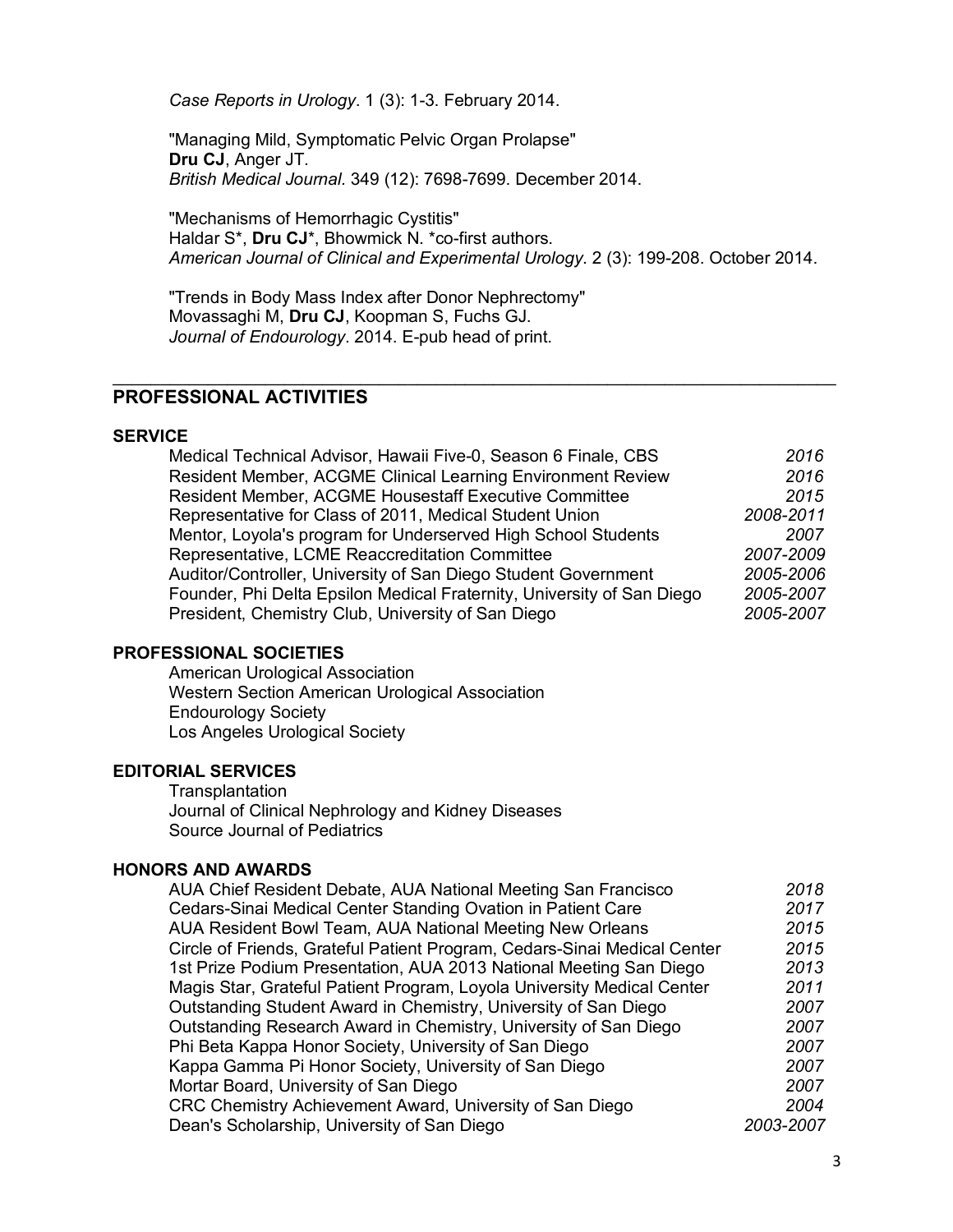## **PRESENTATIONS/ABSTRACTS**

"Evaluation of the Relationship Between the Donor and the Recipient During Kidney Transplant" **Dru CJ,** Thum DJ, Patel D, Houman J, Fuchs GJ.

 $\_$ 

Moderated Poster: Transplantation and Vascular Surgery AUA Annual Meeting, Boston, MA, May 2017.

"Histone Deacetylase Inhibitor Suberoyanilide Hydroxamic Acid Amelioriates Hemorrhagic Cystitis via DNA Damage Repair Gene Pathways" **Dru CJ**, Haldar S, Mishra R, Tripathi M, Duong F, Angara B, Bhowmick N. Podium Presentation: Infections/Inflammation/Cystic Disease of the Genitourinary Tract. AUA Annual Meeting, Boston, MA, May 2017.

"Trends in Body Mass Index after Donor Nephrectomy: An Interval Assessment" **Dru CJ**, Fuchs GJ. Moderated Poster: Renal Transplantation and Vascular Surgery. AUA Annual Meeting, San Diego, CA, May 2016.

"Flow Disruptions in Robotic-Assisted Laparoscopic Radical Prostatectomy: The Impact of Resident Education" **Dru CJ**, Feng T, Anger JT, Catchpole K. Moderated Poster: Surgical Technology and Simulation. AUA Annual Meeting, San Diego, CA, May 2016.

"Epigenetic Regulation of DNA Damage Repair Gene 8-Oxoguanine DNA Glycosylase (Ogg1) in the Pyroptosis Pathways of Hemorrhagic Cystitis" **Dru CJ**, Haldar S, Bhowmick N.

Moderated Poster: Infections/Inflammation/Cystic Disease of the Genitourinary Tract. AUA Annual Meeting, San Diego, CA, May 2016.

"Analysis of Resident Impact on Flow Disruptions During Robotic Surgery" Feng T, **Dru CJ**, Tarui N, Catchpole K, Eilber K, Anger J. Moderated Poster: Surgical Technology and Simulation: Training & Skills Assessment. AUA Annual Meeting, San Diego, CA, May 2016.

Effect of Nutrition Counseling after Donor Nephrectomy on Body Mass Index" **Dru CJ**, Fuchs GJ.

Poster Presentation: Transplantation.

Western Section AUA Meeting, Indian Wells, CA, October 2015.

"Nicotinamide Reduces Bladder Inflammation by Regulating DNA Damage Repair Genes"

**Dru CJ**, Haldar S, Bhowmick N.

Poster Presentation: Basic Science.

Western Section AUA Meeting, Indian Wells, CA, October 2015.

"Flow Disruptions in Robotic-Assisted Laparoscopic Radical Prostatectomy" **Dru CJ**, Anger JT.

Poster Presentation: Robotics and Technology.

Western Section AUA Meeting, Indian Wells, CA, October 2015.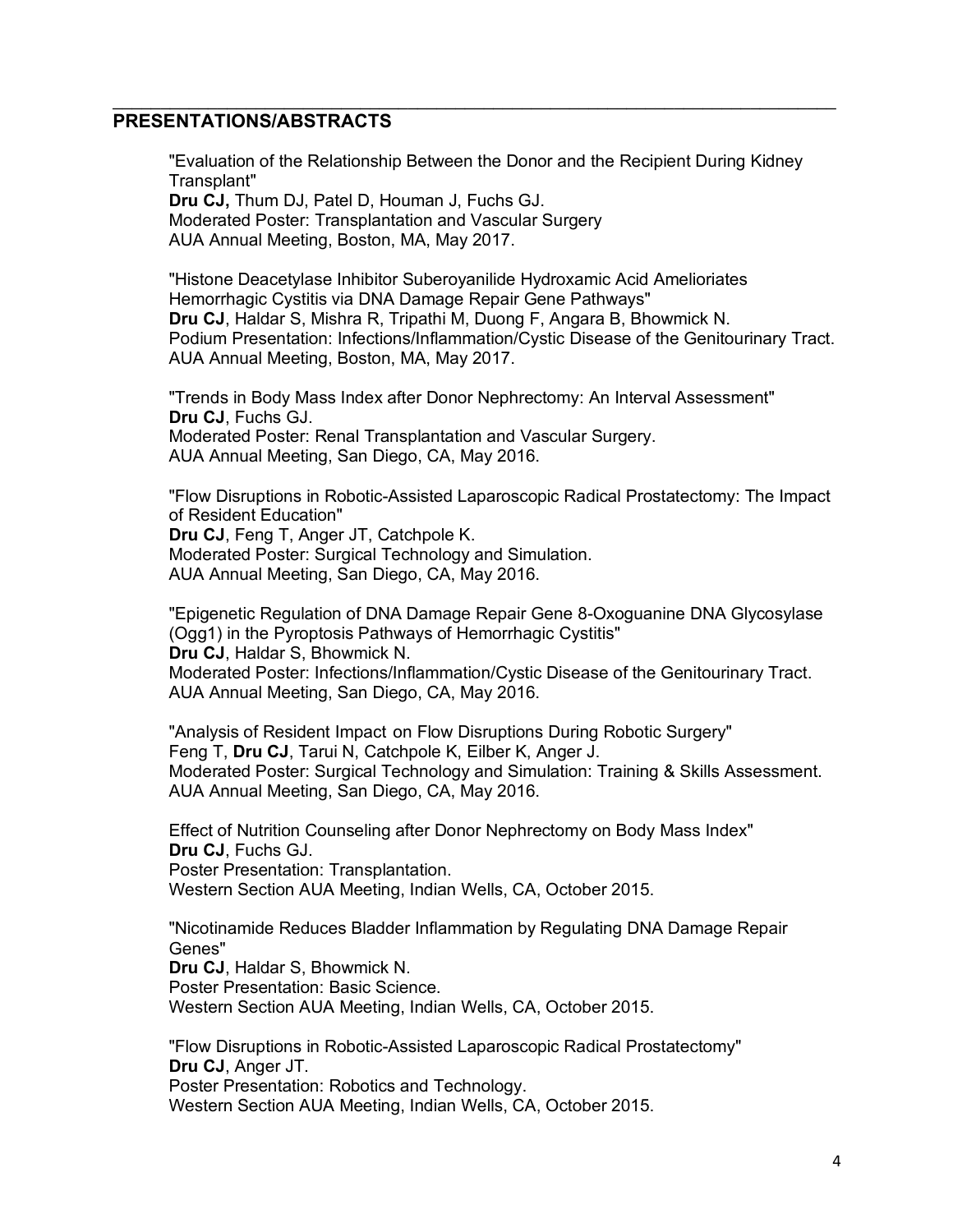"DNA Damage Repair Genes Regular Bladder Inflammation" **Dru CJ**, Haldar S, Bhowmick N. Moderated Poster: Infections/Inflammation of the Genitourinary Tract. AUA Annual Meeting, New Orleans, LA, May 2015.

"Flow Disruptions in Robotic Prostatectomy" **Dru CJ**, Catchpole K, Jagannathan S, Gross B, Hakami-Majid N, Anger JT. Moderated Poster: General & Epidemiological Trends and Socioeconomics. AUA Annual Meeting, Orlando, FL, May 2014.

"Nicotinamide Regulates Bladder Inflammation Through Epigenetic Mechanisms" **Dru CJ**, Haldar S, Bhowmick N. Moderated Poster: Infections/Inflammation of the Genitourinary Tract. AUA Annual Meeting, Orlando, FL, May 2014.

"Preliminary Analysis of the Vulvar Microbiome in Prepubertal Girls" Duel B, **Dru CJ**, Funari V. Moderated Poster: Pediatrics: Urinary Tract Infection & Vesicoureteral Reflux. AUA Annual Meeting, Orlando, FL, May 2014.

"Surgical Technique: Just One Part of the Learning Curve in Robotic Pelvic Surgery" Solnik J, Anger JT, Blocker R, **Dru CJ**, Catchpole K. Poster Presentation: Robotics and Technology. AAGL Global Congress on Minimally Invasive Gynecology, Washington DC, Nov 2013.

"Surgical Technique: Just One Part of the Learning Curve in Robotic Pelvic Surgery" Solnik J, Anger JT, Blocker R, **Dru CJ**, Catchpole K. Poster Presentation: Robotics and Technology. American Geriatrics Society 2013 National Meeting, Grapevine, TX, May 2013.

"The Additive Effect of Flow Disruptions in Robotic-Assisted Pelvic Surgery" **Dru CJ**, Anger JT, Solnik J, Blocker R, Sherman B, Fritch J, Catchpole K. Poster Presentation: Robotics and Technology. American Geriatrics Society 2013 National Meeting, Grapevine, TX, May 2013.

"The Additive Effect of Flow Disruptions in Robotic-Assisted Pelvic Surgery" **Dru CJ**, Anger JT, Solnik J, Blocker R, Sherman B, Fritch J, Catchpole K. Podium Presentation: Robotics: Benign & Malignant Disease. AUA Annual Meeting, San Diego, CA, May 2013.

"Trends in Body Mass Index after Donor Nephrectomy" **Dru CJ**, Movassaghi M, Koopman S, Afshar A, Fuchs GJ. Podium Presentation, Transplantation & Vascular Surgery. AUA Annual Meeting, San Diego, CA, May 2013.

"Multiparametric Prostate MRI and Preoperative PSA Predict Positive Margins during Radical Prostatectomy" Afshar A, Koopman S, **Dru CJ**, Kim HL. Moderated Poster: Prostate Cancer: Detection & Screening. AUA Annual Meeting, San Diego, CA, May 2013.

"Role of Epigenetic Regulation of Detrusor Pyroptosis in Bladder Inflammation" Fernandez A, Gertych A, **Dru CJ**, Biondi S, Haldar S, Bhowmick N.